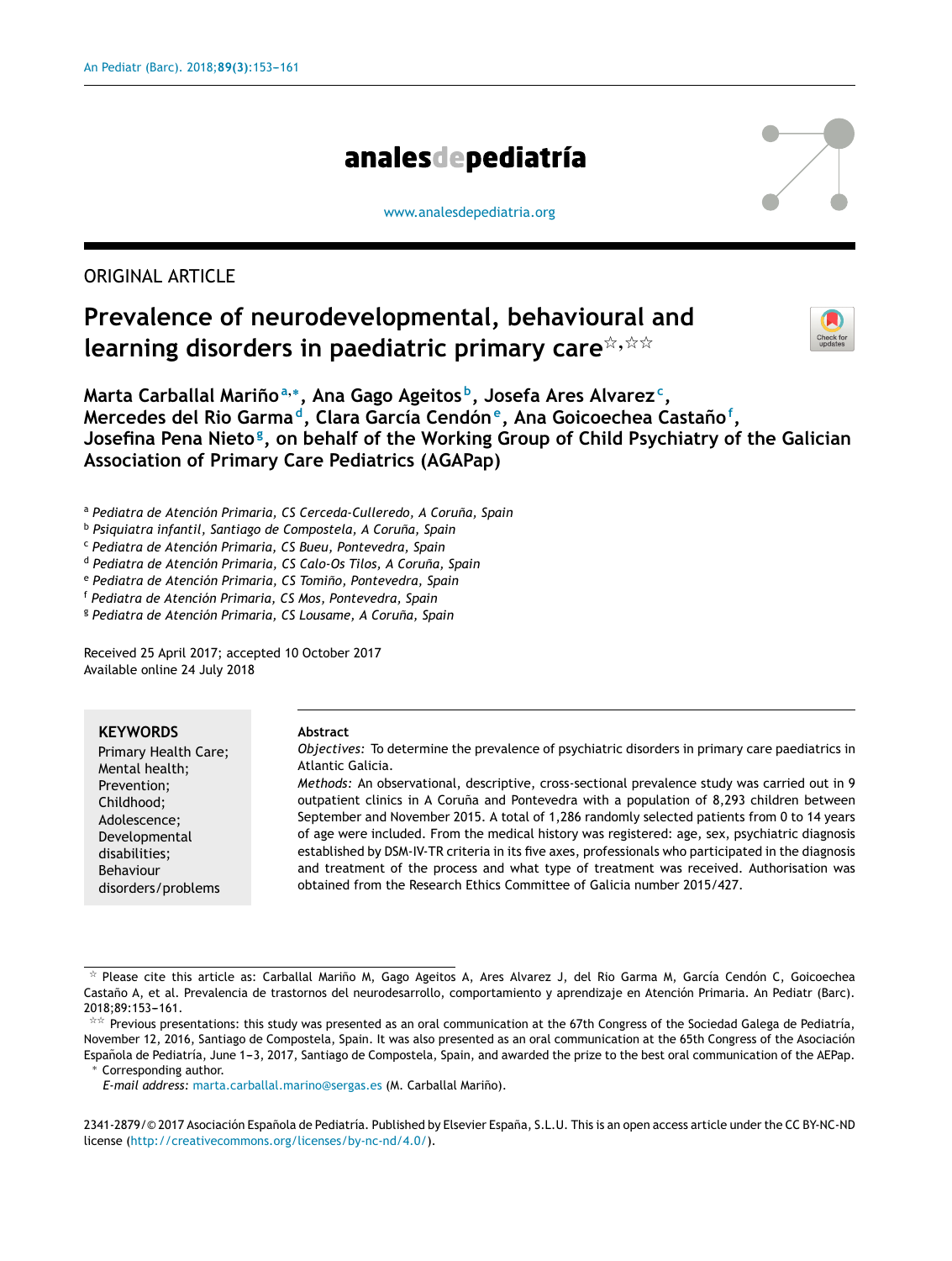Results: 148 of 1,286 patients presented psychiatric pathology (11.5% IC 95% 9.73-13.29), 68% male. Between 0 and 5 years, the prevalence was 4.5%; between 6 y and 10 y, 18.5% and between 11 y and 14 y, 22%. Symptoms lasted a median of 25 months. The most frequent pathologies in 1286 patients were ADHD (5.36%), language disorders (3.42%), learning disorders (3.26%), anxiety-depressive disorders (2.4%) and behaviour disorders (1.87%). Of the 148 cases, 47% had comorbidity with another mental disorder. Most of them required attention by multiple social, health and educational professionals; 33% received psychopharmacological treatment.

*Conclusions:* The prevalence of psychiatric disorders in paediatric primary care is frequent, chronic and complex, increases with age and requires many health, educational and social resources.

© 2017 Asociación Española de Pediatría. Published by Elsevier España, S.L.U. This is an open access article under the CC BY-NC-ND license [\(http://creativecommons.org/licenses/by-nc-nd/](http://creativecommons.org/licenses/by-nc-nd/4.0/) [4.0/\)](http://creativecommons.org/licenses/by-nc-nd/4.0/).

#### **Prevalencia de trastornos del neurodesarrollo, comportamiento y aprendizaje en Atención Primaria**

#### **Resumen**

*Objetivos:* Conocer la prevalencia de patología psiquiátrica en atención primaria en la Galicia atlántica.

*Métodos:* Se realizó un estudio observacional, descriptivo, transversal de prevalencia, en 9 consultas de A Coruña y Pontevedra, con una población de 8.293 niños, entre septiembre y noviembre del 2015. Se incluyó a 1.286 pacientes entre 0 y 14 años que acudieron a las consultas en unos días aleatoriamente seleccionados. Se registraron los siguientes datos de la historia clínica: edad, sexo, diagnóstico psiquiátrico establecido por criterios DSM-IV-TR en sus 5 ejes. Se determinó qué profesionales intervinieron en el diagnóstico y tratamiento del proceso y qué tipo de tratamiento recibían. Se obtuvo la autorización del Comité de Ética de Investigación de Galicia número 2015/427.

*Resultados:* Ciento cuarenta y ocho de los 1.286 pacientes presentaban patología psiquiátrica (11,5%, IC del 95%, 9,73-13,29), 68% varones. Entre los 0 y 5 años la prevalencia fue del 4,5%; entre los 6 y 10 del 18,5% y entre los 11 y 14, del 22%. El tiempo de duración de los síntomas tenía una mediana de 25 meses. Las patologías más frecuentes en los 1.286 pacientes fueron TDAH (5,36%), trastornos del lenguaje (3,42%), trastornos del aprendizaje (3,26%) trastornos ansiosodepresivos (2,4%) y trastornos de la conducta (1,87%). De los 148 casos, el 47% presentaba comorbilidad con otro trastorno mental; la mayoría precisó atención por múltiples profesionales del ámbito social, sanitario y educativo; un 33% recibía tratamiento psicofarmacológico.

*Conclusiones:* La prevalencia de patología psiquiátrica en pediatría de atención primaria es frecuente, crónica y compleja, aumenta con la edad y precisa muchos recursos sanitarios, educativos y sociales.

© 2017 Asociación Española de Pediatría. Publicado por Elsevier España, S.L.U. Este es un artículo Open Access bajo la licencia CC BY-NC-ND ([http://creativecommons.org/licenses/by](http://creativecommons.org/licenses/by-nc-nd/4.0/)[nc-nd/4.0/\)](http://creativecommons.org/licenses/by-nc-nd/4.0/).

## **Objectives**

It is estimated that 20% of children worldwide have mental disorders, and that these constitute the main cause of disability in young people.  $1-4$ 

Most mental disorders in adults have onset during child-hood or adolescence.<sup>5</sup> [T](#page-8-0)here is evidence that early detection of these disorders allows early intervention, which could lead to better outcomes. $6-8$  For this reason, in 2009 the American Academic of Pediatrics published guidelines that recommended that clinicians working in primary care (PC) and other professionals involved in child health monitor the development of children during routine checkups and perform age-appropriate screening tests.[9](#page-8-0)

The most recent data on the prevalence of mental disorders in child and adolescent psychiatric disorders (CAPDs) come from large survey-based studies that use questionnaires based on DSM-IV criteria to collect data from school-aged children and their families. For instance, a study conducted in 2015 in Australia in children aged 4-17 years found an overall prevalence of 13.9% (16.3% in male and 11.5% in female participants), with attention-deficit hyperactivity disorder (ADHD) being the most common disorder(prevalence, 7.4%), followed by anxiety disorders (6.9%), depressive disorders (2.8%) and conduct disorder (2.1%), and psychiatric comorbidities in 30% of affected children.[10](#page-8-0)

Some of the large meta-analyses in the literature have calculated a prevalence of 12% applying DSM criteria and

**PALABRAS CLAVE** Atención Primaria; Salud mental; Prevención; Infancia; Adolescencia; Trastornos del desarrollo; Trastornos de

conducta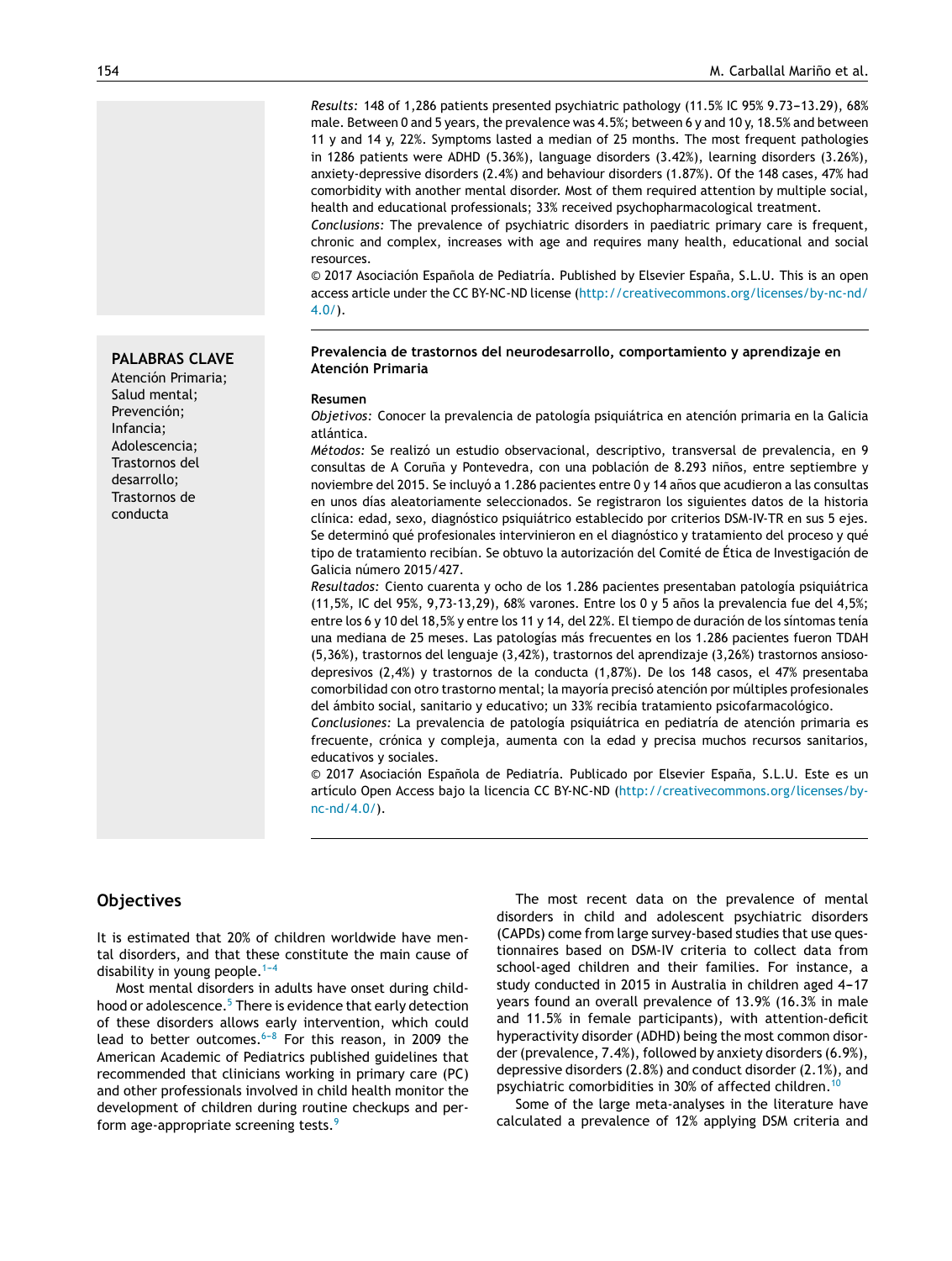based on health surveys of the general through administration of questionnaires by non-clinical interviewers or self-completion.<sup>[11](#page-8-0)</sup>

Current evidence suggests that many mental disorders are underdiagnosed in the population aged less than 18 years.[12](#page-8-0) Some possible reasons are the lack of appropriate education or training of paediatricians on mental disorders, the scarce time paediatricians can devote to each patient, or an unwillingness to recognise the presence of these problems due to the stigma that they carry.

In Spain, as is the case with neighbouring countries, the prevalence of child and adolescent psychiatric disorders is of approximately 20%. In addition, the disorders are severe in  $4\% - 5\%$  of the total cases.  $13-16$ 

Few prevalence studies have been conducted in the 0-14 years age range, and even fewer have explored neurodevelopmental disorders as well as mood and behavioural disorders and the associated psychiatric and medical comorbidities. The aim of this study was to determine the prevalence of CAPDs in the Galician population that sought care in PC paediatrics clinics for any reason.

## **Methods**

*Design:* we conducted a cross-sectional, observational, descriptive prevalence study in 9 PC paediatrics clinics in the provinces of A Coruña and Pontevedra between September and November 2015, which had an overall catchment population of 8,293 children aged 0-14 years.

*Sample:* we calculated the sample size needed to estimate the prevalence of CAPDs assuming an approximate value of  $20\%$ ,  $1-4,12$  for a 95% confidence level and a precision of  $\pm$ 2.18%; we included a sample size of  $n = 1286$  children. We recruited participants from the 9 participating PC centres: assuming an average of 20 visits per day, we included every child aged  $0-14$  years that visited the participating clinics during a randomly selected number of days (from 7 to 10 days) proportionally to the size of the caseload of each centre.

*Measurements:* we interviewed each patient and reviewed their health records to collect the following information: age, sex, presence of active CAPDs, age of onset, psychological diagnosis based on DSM-IV-TR criteria including all 5 axes, presence of Axis I comorbidities, presence of concurrent severe disease or stress, and assessment of symptom severity by means of the global assessment of functioning (GAF). We also investigated which health professionals were involved in the diagnosis and treatment of the disorder, and the type of treatment received by patients.

The criteria we used to diagnose detected CAPDs were those established by the DSM-IV-TR.<sup>[17](#page-8-0)</sup> Although a new version is now available (the DSM-V), the new system no longer describes psychiatric disorders in terms of the 5 axes, and we believed that a multiaxial assessment would provide very relevant information to understand the detected disorders in their different dimensions.

The 5 axes under study were:

- Axis I: psychological diagnoses.
- Axis II: presence or absence of intellectual disability.
- Axis III: presence of relevant acute or chronic medical conditions.
- Axis IV: contributing stressful factors.
- Axis V: global assessment of functioning (GAF).

We ought to note that we updated the now obsolete term ''mental retardation'' from the DSM-IV-TR to the DSM-V terms ''global developmental delay'' (in children aged less than 5 years) or ''intellectual disability'' (in older children). We also chose to include ADHD in the umbrella of neurodevelopmental disorders, even though the latter classification did not exist in the DSM-IV-TR.

The diagnoses were reviewed by a child psychiatrist that works as a consultant for our working group.

*Inclusion criteria:* to be included in the study as cases of CAPD at the time of data collection, patients had to meet at least one of the following criteria:

- Currently followed up by a mental health unit (MHU), rehabilitation unit or paediatric neurology unit, with a documented DSM-IV-TR diagnosis.
- Currently receiving chronic pharmacological treatment, documented in the prescriptions database of the electronic health record system of the Galician Health Service (Ianus), with a drug classified in the category of anxiolytics, antipsychotics, antidepressants, stimulants, mood stabilisers or atomoxetine.
- Presence of an episode meeting the criteria for a DSM-IV-TR diagnosis documented by the paediatrician in the patient's health record and being treated or evaluated at the time of data collection.

#### *Exclusion criteria:*

- Psychiatric diagnosis in the absence of active psychiatric symptoms and patient discharge from followup.
- The symptoms could be explained by a known general medical condition or a sensory deficit.

We did not analyse patients that returned to the clinic during the period under study.

*Statistical analysis:* we performed a descriptive analysis of the variables under study. We have summarised qualitative or categorical variables as absolute frequency, percentage and 95% confidence interval (CI), and quantitative variables as mean  $\pm$  standard deviation and median. We analysed the association between qualitative variables with the chi square test.

*Ethical and legal aspects:* we obtained the authorisation of the Comité Autonómico de Ética de la Investigación de Galicia (Research Ethics Committee of the Autonomous Community of Galicia [CAEIG]) under project number 2015/427. We requested written informed consent from both legal guardians of each patient and/or from mature minors. We accessed health records in adherence with current law, guaranteeing the confidentiality of the data as mandated by Law 15/1999.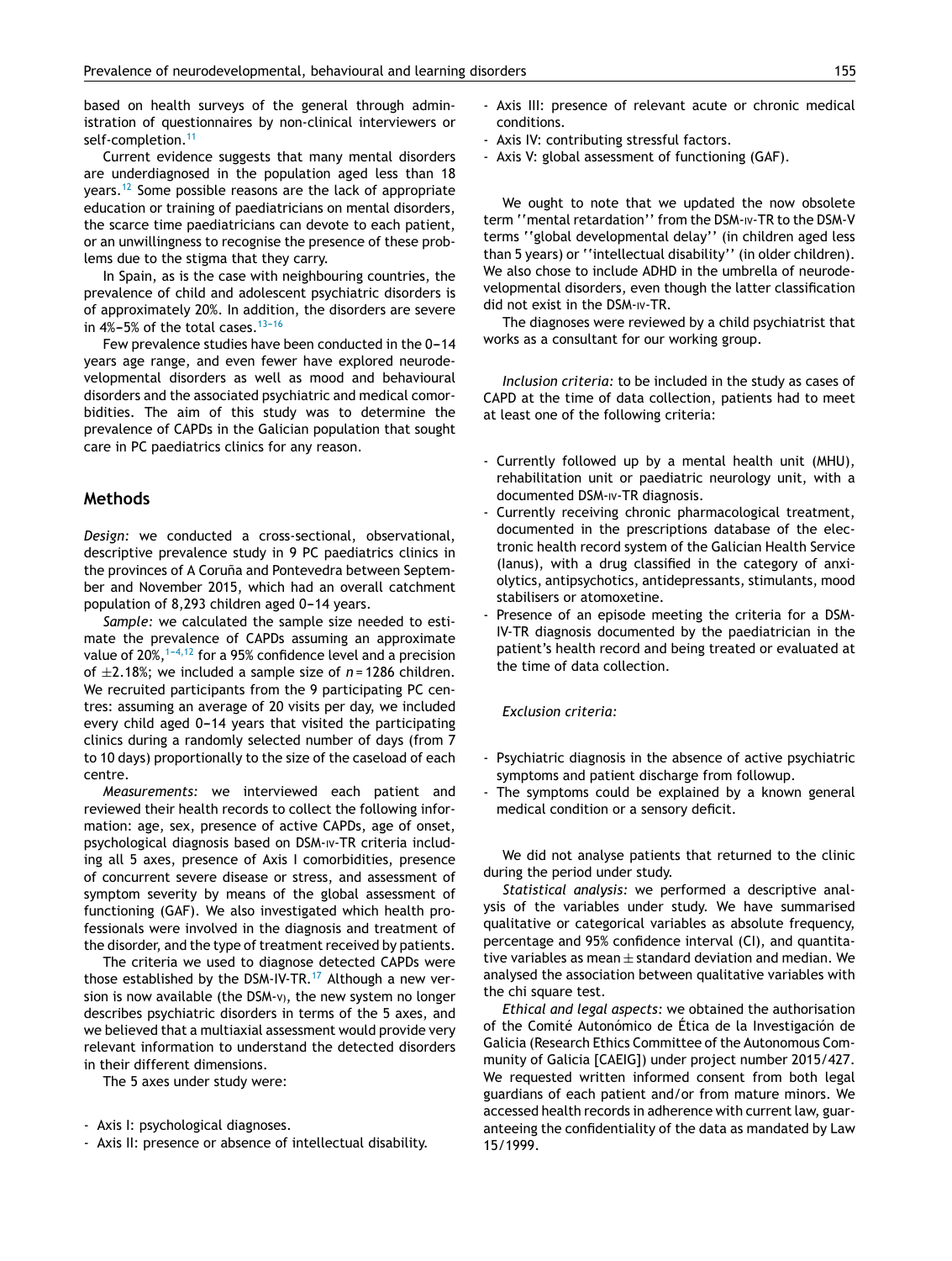| Table 1 | Characteristics of the sample under study in terms          |
|---------|-------------------------------------------------------------|
|         | of sex, age group, primary care centre and health district. |

|                        | n   | Percentage |
|------------------------|-----|------------|
| Sex                    |     |            |
| Male                   | 674 | 52.9       |
| Female                 | 600 | 47.1       |
| Age                    |     |            |
| <5 years               | 710 | 55.7       |
| $6-10$ years           | 349 | 27.4       |
| >11 years              | 215 | 16.9       |
| Primary care centre    |     |            |
| CS Val Miñor           | 190 | 14.8       |
| CS Calo                | 159 | 12.4       |
| CS Casa del Mar Coruña | 144 | 11.2       |
| CS Cerceda-Culleredo   | 126 | 9.8        |
| CS Lousame             | 140 | 10.9       |
| CS Marín               | 145 | 11.3       |
| CS Mos                 | 125 | 9.7        |
| CS Tomiño              | 126 | 9.8        |
| CS Bueu                | 131 | 10.7       |
| <b>Health district</b> |     |            |
| A Coruña               | 270 | 21         |
| Santiago               | 299 | 23.3       |
| Pontevedra             | 276 | 21.5       |
| Vigo                   | 441 | 34.3       |

CS, Centro de Salud (primary care centre).

## **Results**

From a total population of 8,293 children, we included 1,531 primary care visits in the study. We then excluded repeat visits by patients seen more than once, which resulted in a final sample of 1,286 patients.

Table 1 shows the frequency distribution of the sample under study by sex, age group, primary care centre and health district. The mean age of the sample under study was  $5.85 \pm 4.34$  years.

Of the 1,286 patients, 11.5% (95% CI, 9.73%-13.29%; *n =* 148 cases), had active CAPDs at the time of the visit, and 68.2% of these patients were male; the prevalence ranged between 16.4% at the Centro de Salud Calo-Teo and 6.2% at the Centro de Salud Marín, and the differences between primary care centres were not statistically significant ( $P = .185$ ). Table 2 summarises the data by primary care centre.

By age group, the prevalence was 4.5% (77.4% male) in children aged 0-5 years; 18.5% (66.6% male) in children aged 6-10 years, and 22% (65% male) in children aged 11-14 years.

The mean age of cases was  $106.16 \pm 43.44$  months  $(8.84 \pm 3.62$  years), while the mean age of the rest of patients was  $65.59 \pm 51.36$  months  $(5.46 \pm 4.28$  years). The median duration of symptoms was 25 months (2.08 years).

We proceed to present the results of the psychological diagnosis of cases based on the 5 axes of the DSM-IV-TR.

|                        | n  | Percentage |
|------------------------|----|------------|
| CS Val Miñor           | 22 | 11.6       |
| CS Calo                | 26 | 16.4       |
| CS Casa del Mar Coruña | 13 | 9          |
| CS Cerceda-Culleredo   | 15 | 11.9       |
| CS Lousame             | 22 | 15.7       |
| CS Marín               | 9  | 6.2        |
| CS Mos                 | 13 | 10.4       |
| CS Tomiño              | 13 | 10.3       |
| CS Bueu                | 15 | 11.5       |

CS, Centro de Salud (primary care centre).

#### **Axis** I**: psychological diagnosis**

[Tables](#page-4-0) 3 and 4 present information on the detected cases of CAPDs.

The most frequent disorders in the 1,286 patients were neurodevelopmental disorders (9.4%), chief among them ADHD (5.36%), language and communication disorders (3.42%) and learning disorders (3.26%). These were followed by anxiety and depressive disorders (2.4%) and disruptive behaviour disorders (1.87%).

In the 148 cases, 81.7% of the diagnoses corresponded to neurodevelopmental disorders, and ADHD amounted to 46.2% of the total diagnoses in this category, language disorders to 29.7% and learning disorders to 28.3%. We found Axis I comorbidities in 47.3% of the cases (95% CI, 38.25%-54.99%; *n* = 69 patients).

In the analysis by age group, we found that cases in children aged less than 5 years corresponded to language disorders in 45.2% of cases, followed by pervasive developmental disorders and motor still disorders in 22.6%. Between 6 and 10 years, the most frequent disorder, with a 53.7% prevalence, was ADHD, followed by learning disorders in 29.6% and language disorders in 25.9%. In children aged more than 10 years, ADHD amounted to 62.7% of cases, followed by learning and language disorders (25.4% each). [Table](#page-6-0) 5 shows the prevalence of the different disorders in these 3 age groups.

#### **Axis II: presence of intellectual disability**

Intellectual disability (ID) was diagnosed in 10% of cases (13 patients). The severity was not specified in 70%.

#### **Axis III: presence of relevant chronic disease**

Of all cases, 43.2% (63 patients) had a relevant chronic condition, most frequently asthma (in 27 patients, 18.5%), obesity (in 17 patients, 11.6%) and neurologic impairment (16 patients, 11.3%).

### **Axis IV: relevant sources of stress**

We found relevant stressful conditions in 28.8% of cases (42 patients), corresponding most frequently to the family (24%,

| <b>Table 2</b> Presence of psychiatric disorders at the time of |  |
|-----------------------------------------------------------------|--|
| consultation by primary care centre.                            |  |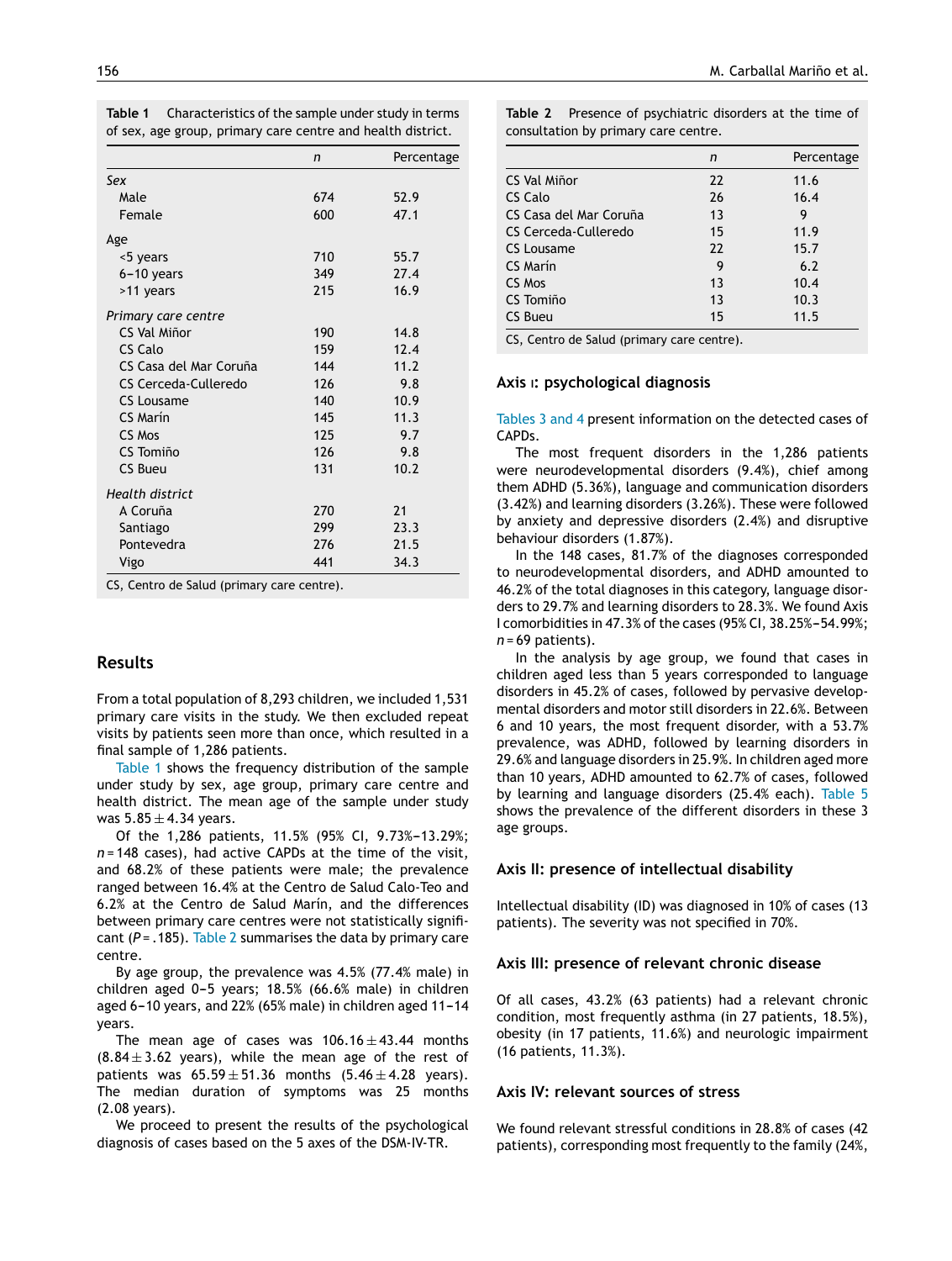<span id="page-4-0"></span>**Table 3** Prevalence of psychiatric disorders based on Axis I, psychological diagnosis, ofthe DSM-IV-TR in patients with psychiatric disorders and the overall sample of the general population that received primary care services with the corresponding 95% confidence intervals (*I*).

| <b>Disorder</b>                      | $\mathsf{n}$             | % patients with MH<br>disorders (148) | 95% CI          | % general population<br>seeking care (1.286) | 95% CI         |
|--------------------------------------|--------------------------|---------------------------------------|-----------------|----------------------------------------------|----------------|
| Neurodevelopmental disorders         | 121                      | 81.70                                 | $75.2 - 88.31$  | 9.40                                         | $7.77 - 11.04$ |
| Global developmental delay           | 7                        | 4.73                                  | $0.97 - 8.49$   | 0.54                                         | $0.10 - 0.98$  |
| Learning disorder                    | 42                       | 28.30                                 | $20.77 - 35.98$ | 3.27                                         | $2.25 - 4.27$  |
| Dyslexia                             | 26                       | 17.56                                 | 11.10-24.03     | 2.02                                         | $1.21 - 2.83$  |
| Mathematics disorder                 | 3                        | 2.02                                  | $0.42 - 5.81$   | 0.23                                         | $0.05 - 0.68$  |
| Disorder of written expression       | 12                       | 8.11                                  | $3.37 - 12.84$  | 0.93                                         | $0.37 - 1.50$  |
| Learning disorder NOS                | 15                       | 10.13                                 | $4.93 - 15.93$  | 1.66                                         | $0.54 - 1.79$  |
| Motor skills disorder                | 14                       | 9.46                                  | $4.41 - 14.51$  | 1.09                                         | $0.48 - 1.69$  |
| Language and communication disorders | 44                       | 29.73                                 | $22.03 - 37.43$ | 3.42                                         | $2.39 - 4.45$  |
| Expressive language disorder         | 19                       | 12.84                                 | $7.11 - 18.56$  | 1.48                                         | $0.78 - 2.77$  |
| Mixed language disorder              | 11                       | 7.43                                  | $2.87 - 11.1$   | 0.85                                         | $0.31 - 1.34$  |
| Phonological disorder                | 21                       | 14.19                                 | $8.23 - 20.15$  | 1.63                                         | $0.90 - 2.36$  |
| Stuttering                           | $\overline{\phantom{a}}$ | 1.35                                  | $0.16 - 4.8$    | 0.15                                         | $0.02 - 0.56$  |
| Pervasive developmental disorder     | 11                       | 7.43                                  | $2.87 - 11.1$   | 0.85                                         | $0.31 - 1.34$  |
| Autism spectrum disorder             | 9                        | 6.08                                  | $1.89 - 10.27$  | 0.70                                         | $0.25 - 1.94$  |
| Asperger's disorder                  | $\overline{2}$           | 1.35                                  | $0.16 - 4.8$    | 0.15                                         | $0.02 - 0.56$  |
| Enuresis                             | 16                       | 10.81                                 | $5.47 - 16.15$  | 1.24                                         | $0.59 - 1.89$  |
| Encopresis                           | 7                        | 4.73                                  | $0.97 - 8.49$   | 0.54                                         | $0.10 - 0.98$  |
| <b>Tics</b>                          | 16                       | 10.81                                 | $5.47 - 16.15$  | 1.24                                         | $0.59 - 1.89$  |
| Tourette's disorder                  | 0                        |                                       |                 |                                              |                |
| Vocal tic disorder                   | $\overline{2}$           | 1.35                                  | $0.16 - 4.8$    | 0.15                                         | $0.02 - 0.56$  |
| Transient tic disorder               | 14                       | 9.46                                  | $4.41 - 14.51$  | 1.09                                         | $0.48 - 1.69$  |
| <b>ADHD</b>                          | 69                       | 46.20                                 | 38.25-54.99     | 5.36                                         | $4.09 - 6.64$  |

CI, confidence interval; MH, mental health; NOS, not otherwise specified.

35 patients). The source of stress was economic problems in 10% and social problems in 8.2%. Other problems found in our study were parental separation (6 patients), disease or death of a family member (5), school bullying (4), child abuse (3) and neglect (2).

#### **Axis** V**: global assessment functioning scale**

Of all patients, 8.3% had very severe or severe symptoms with global assessment functioning (GAF) scores of less than 50 points, 26.2% had moderate symptoms (GAF, 51-60),  $20\%$  mild symptoms (GAF, 61-70) and 15% transient symptoms (GAF, 81-90). At the time of data collection, 9.7% of patients were asymptomatic  $(91-100)$ . [Table](#page-7-0) 6 presents the frequency distribution of GAF scores.

### **Interventions and treatments**

Mental health problems were mostly detected by the family, the paediatrician or the school (90% of cases).

The patients in the study were evaluated by different professionals: 57.5% by a school counselling team, 42% by a MHU, 37% by a paediatric neurologist in the public health system, 33.6% by a school teacher, 27.4% by a hearing/speech therapist and 15% by early intervention services. Of all the patients, 44.59% (66 patients) resorted to professionals in the private sector (27.4% to psychologists, 15.5% to speech therapists, 8.2% to paediatric neurologists and 4.8% to psychiatrists).

[Table](#page-7-0) 7 summarises the treatment of the patients: 33.6% had received academic support, 32.9% psychological treatment, 32% hearing/speech therapy, 17.1% occupational therapy and 32.9% pharmacological treatment (3.73% of the general population sample).

The drugs used most often at the time of the study, as can be seen in [Table](#page-7-0) 8, were methylphenidate (26.7%), anticonvulsants (3.4%), antipsychotics (2.7%) and antidepressants (2.1%). When it came to the number of drugs, 41 patients were using 1 drug, four were using 2 drugs, one patient was using 3 drugs and another patient was using 4 drugs.

## **Discussion**

Unlike previous studies, this is the first conducted in Spain in the population aged  $0-14$  years and including neurodevelopmental, mood and behaviour disorders. Primary care paediatricians conducted the interviews with the support of consulting psychiatrists, and we reviewed the electronic health records to analyse the involvement of other health professionals.

Although we found differences between centres in the detection of CAPDs, they were not statistically significant, so that the identification of psychiatric disorders was homogeneous throughout the sample. The median duration of symptoms was 25 months, which impairment that they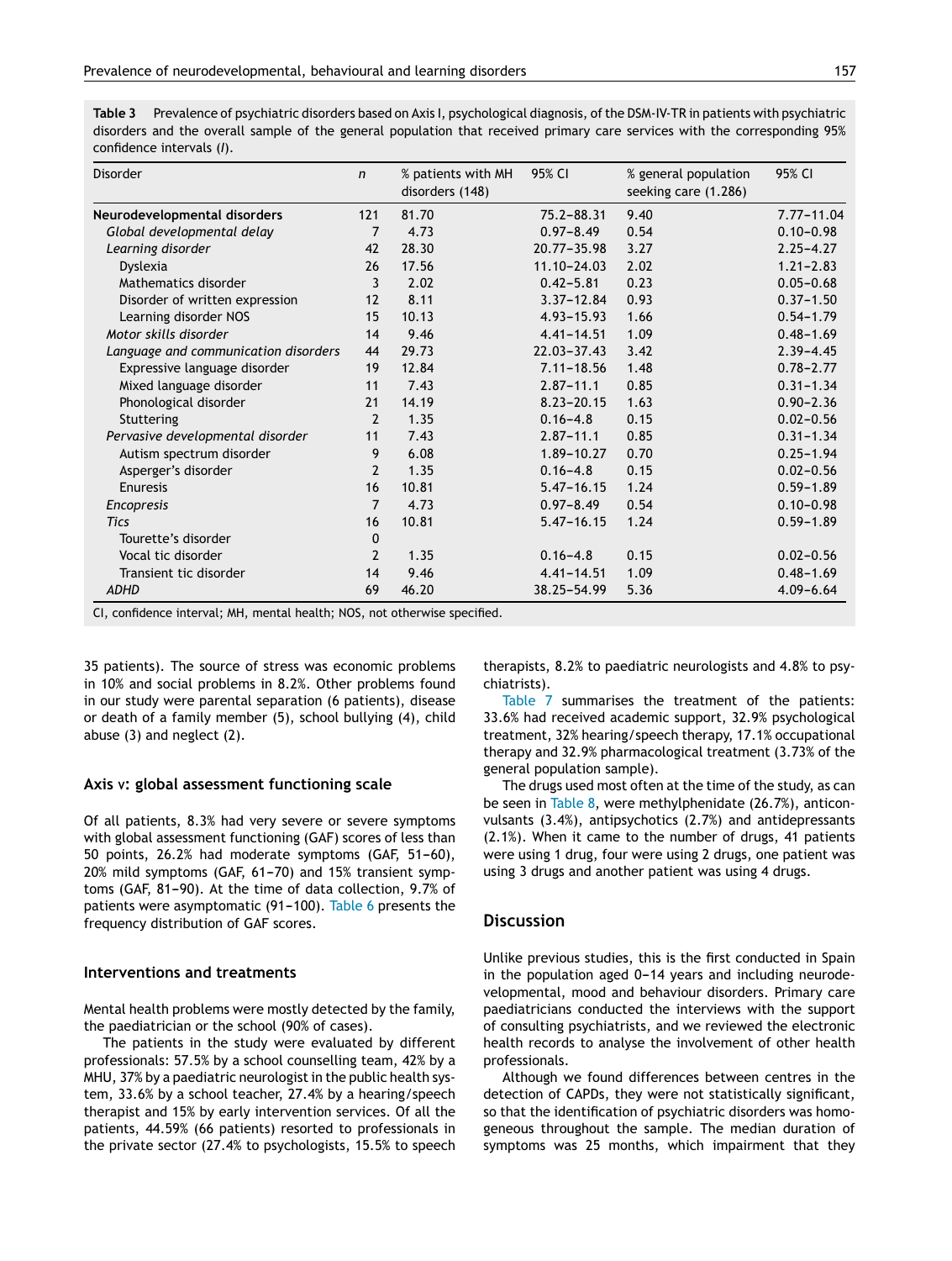| Disorder                                  | $\boldsymbol{n}$ | % patients with MH<br>disorders (148) | 95% CI         | % general population<br>seeking care (1286) | 95% CI         |
|-------------------------------------------|------------------|---------------------------------------|----------------|---------------------------------------------|----------------|
| Disruptive behaviour disorders            | 24               | 16.21                                 | $9.94 - 22.49$ | 1.86                                        | $1.08 - 2.64$  |
| Conduct disorder                          | $\overline{2}$   | 1.35                                  | $0.16 - 4.8$   | 0.16                                        | $0.02 - 0.56$  |
| Oppositional defiant disorder             | 10               | 6.76                                  | $2.37 - 11.14$ | 0.78                                        | $0.26 - 1.30$  |
| Disruptive behaviour disorder NOS         | 12               | 8.11                                  | $3.37 - 12.84$ | 0.93                                        | $0.37 - 1.5$   |
| Anxiety or depressive disorder            | 31               | 20.94                                 | 14.05-7.84     | 2.41                                        | $1.53 - 3.29$  |
| Major depressive disorder                 | 0                |                                       |                |                                             |                |
| Dysthymic disorder                        | $\overline{2}$   | 1.35                                  | $0.16 - 4.8$   | 0.16                                        | $0.02 - 0.56$  |
| Specific phobia                           | $\overline{2}$   | 1.35                                  | $0.16 - 4.8$   | 0.16                                        | $0.02 - 0.56$  |
| Social phobia                             | $\mathbf 0$      |                                       |                |                                             |                |
| Obsessive-compulsive disorders            | $\overline{2}$   | 1.35                                  | $0.16 - 4.8$   | 0.16                                        | $0.02 - 0.56$  |
| Separation anxiety                        | 5                | 3.38                                  | $1.10 - 7.70$  | 0.39                                        | $0.12 - 0.90$  |
| Anxiety disorder NOS                      | 21               | 14.19                                 | $8.23 - 20.15$ | 1.63                                        | $0.9 - 2.36$   |
| Eating disorder                           | 9                | 6.08                                  | 1.89-10.27     | 0.7                                         | $0.25 - 1.94$  |
| Eating disorders of early childhood       | 5                | 3.38                                  | $1.10 - 7.70$  | 0.39                                        | $0.12 - 0.90$  |
| Anorexia nervosa                          | $\mathbf{1}$     | 0.67                                  | $0.02 - 3.71$  | 0.08                                        | $0.002 - 0.43$ |
| Bulimia nervosa                           | 0                |                                       |                |                                             |                |
| <b>Binge eating</b>                       | $\overline{2}$   | 1.35                                  | $0.16 - 4.80$  | 0.16                                        | $0.02 - 0.56$  |
| Sleep disorders                           | 16               | 10.81                                 | $5.47 - 16.51$ | 1.24                                        | $0.6 - 1.89$   |
| Insomnia                                  | $\overline{7}$   | 4.73                                  | $0.97 - 8.49$  | 0.54                                        | $0.10 - 0.98$  |
| Sleep terror disorder                     | 1                | 0.67                                  | $0.02 - 3.71$  | 0.08                                        | $0.002 - 0.43$ |
| Nightmare disorder                        | 3                | 2.02                                  | $0.42 - 5.81$  | 0.23                                        | $0.05 - 0.68$  |
| Sleepwalking disorder                     | $\overline{4}$   | 2.70                                  | $0.74 - 6.77$  | 0.31                                        | $0.08 - 0.79$  |
| Sleep disorder NOS                        | 3                | 2.02                                  | $0.42 - 5.81$  | 0.23                                        | $0.05 - 0.68$  |
| <b>Others</b>                             |                  |                                       |                |                                             |                |
| Psychotic disorder                        | 1                | 0.67                                  | $0.02 - 3.71$  | 0.08                                        | $0.002 - 0.43$ |
| Bipolar disorder                          | 1                | 0.67                                  | $0.02 - 3.71$  | 0.08                                        | $0.002 - 0.43$ |
| Tobacco/alcohol/cannabis abuse/dependency | $\mathbf{0}$     |                                       |                |                                             |                |

**Table 4** Prevalence of psychiatric disorders based on Axis I, psychological diagnosis, ofthe DSM-IV-TR in patients with psychiatric disorders and the overall sample of the general population that received primary care services with the corresponding 95% confidence intervals (II).

CI, confidence interval; MH, mental health; NOS, not otherwise specified.

cause. As occurs in most published studies,  $18$  the prevalence of CAPDs in our study was greater in male patients.

The considerable frequency of psychiatric comorbidities, which was as high as 47%, was consistent with most of the literature, and this vulnerability is one of the factors that contribute to greater severity and impairment in these disorders. For instance, ADHD, which is a disorder related to the immaturity of executive functions, is often associated with anxiety-depressive disorders and disruptive behaviour disorders, but also, given the immaturity in neurodevelopment, is also frequently associated with reading disorder, tic disorders, enuresis, language or motor delays, etc. The evidence that demonstrates that early and appropriate treatment in childhood can prevent future comorbidities is encouraging.  $19-21$ 

In our study, the overall prevalence of ADHD was 5.36%. However, it rose to 8.3% in the  $6-10$  years age range and  $17.2\%$  in the 11-14 years age range. Considering that the mean prevalence of ADHD in the community ranges between 5% and  $8\%,^{19}$  $8\%,^{19}$  $8\%,^{19}$  children with ADHD use more paediatric care resources, $^{22}$  $^{22}$  $^{22}$  which could have to do with the need of pharmacological treatment, behavioural or emotional problems, or an increased risk of accidental injuries.

When it came to psychiatric morbidity in children aged less than 5 years, the most salient finding was the presence in 45% of the patients of language disorders, which can be an early warning sign of autism spectrum disorder or specific language disorders the outcomes of which depend on early intervention. $^{23}$  $^{23}$  $^{23}$  Very few studies on the subject have been conducted in this age group in Spain.

In our study, 32.9% of patients with CAPDs (3.73% of the sample of the general population) received pharmacological treatment, mainly methylphenidate. In our study, we found that the use of drugs such as antidepressants or anti-anxiety agents, which family physicians manage frequently in adults in their everyday practice but paediatricians tend not to prescribe in children, was rare. Paediatricians probably need to increase their knowledge and skills in the management of these drugs.

In Spain, contrary to other countries, public PC paediatric services are available free of charge, including monitoring the development and behaviour of children, MHUs, paediatric neurology care and early intervention programmes. However, the fact that 44% of the Galician patients in our sample had to resort to the private sector is an indication that the public resources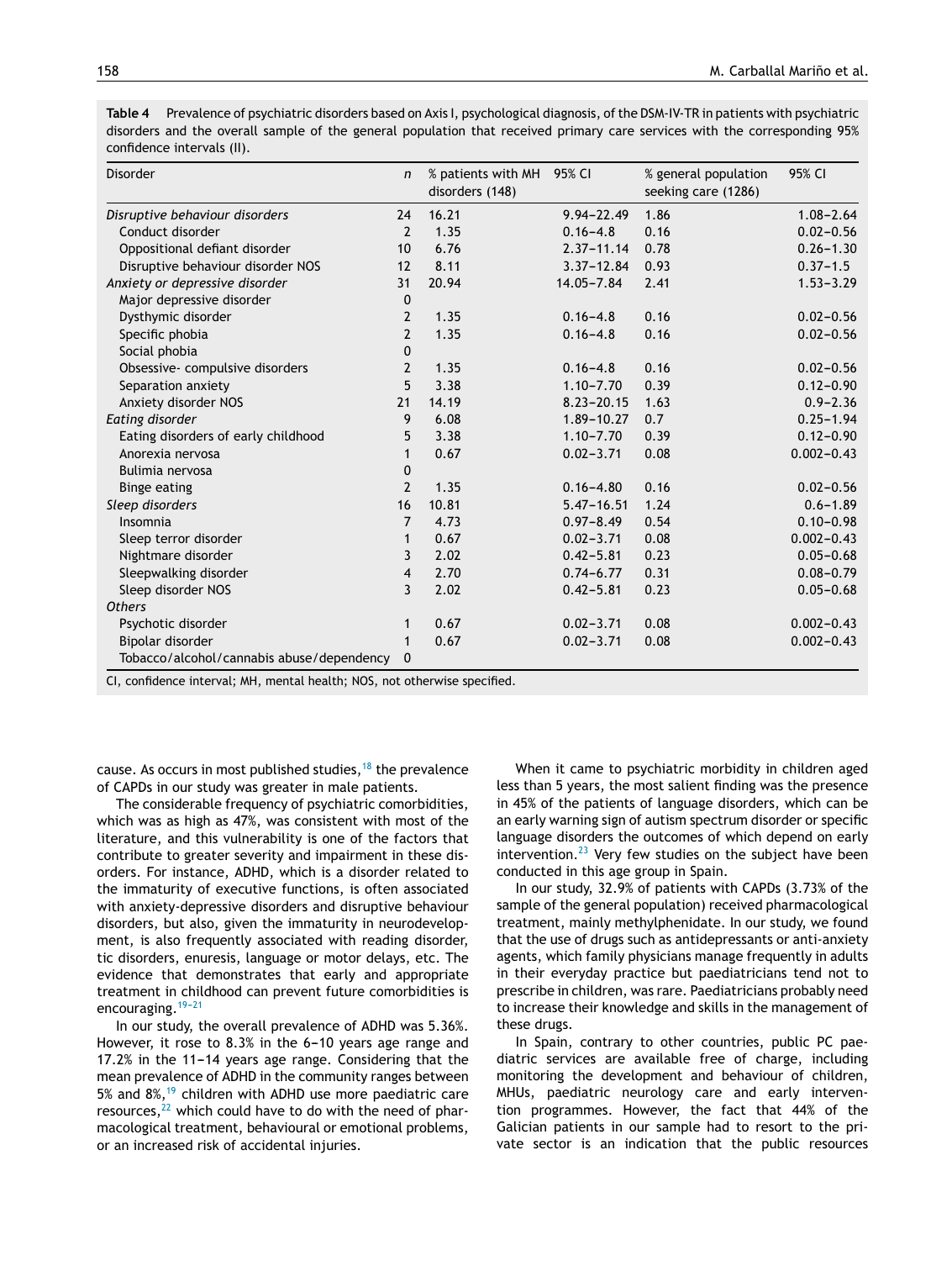<span id="page-6-0"></span>

| Table 5 | Prevalence of Axis I DSM-IV-TR diagnoses by age range. |  |  |  |
|---------|--------------------------------------------------------|--|--|--|
|---------|--------------------------------------------------------|--|--|--|

| Disorder                          | $\boldsymbol{n}$ | $0 - 5$ years $(31)$ | 6-10 years (54) | >10 years (59) |
|-----------------------------------|------------------|----------------------|-----------------|----------------|
| Neurodevelopmental disorders      | 121              | 24 (77.4%)           | 50 (92.6%)      | 47 (79.7%)     |
| Global developmental delay        | 7                | 7(22.6%)             | 0               | 0              |
| Learning disorders                | 42               | 4 (12.9%)            | 16 (29.6%)      | 21 (35.6%)     |
| Dyslexia                          | 26               | 1(3.2%)              | 9(16.7%)        | 16 (27.1%)     |
| Mathematics disorder              | 3                | 0                    | 2(3.7%)         | 1 $(1.7%)$     |
| Written expression disorder       | 12               | 0                    | 5(9.3%)         | 7 (11.9%)      |
| Learning disorder NOS             | 15               | 3(9.7%)              | 5(9.3%)         | 7(11.9)        |
| Motor skills disorder             | 14               | 7(22.6%)             | 5(9.3%)         | 2(3.4%)        |
| Communication/language disorder   | 43               | 14 (45.2%)           | 14 (25.9%)      | 15 (25.4%)     |
| Expressive language disorder      | 18               | 8(25.8%)             | 4(7.4%)         | 6(10.2%)       |
| Mixed language disorder           | 11               | 3(9.7%)              | 4(7.4%)         | 4(6.8%)        |
| Phonological disorder             | 21               | 4 (12.9%)            | 9(16.7%)        | 8(13.6%)       |
| Stuttering                        | $\overline{2}$   | 0                    | 0               | 2(3.4%)        |
| Pervasive developmental disorders | 11               | 5(16.1%)             | 3(5.6%)         | 3(5.1%)        |
| Autism spectrum disorder          | 9                | 5(16.1%)             | 2(3.7%)         | 2(3.4%)        |
| Asperger's disorder               | $\overline{2}$   | 0                    | 1(1.9%)         | 1(1.7%)        |
| <b>Enuresis</b>                   | 16               | 1(3.2%)              | 12 (22.2%)      | 3(5.1%)        |
| <b>Encopresis</b>                 | $\overline{7}$   | 1(3.2%)              | 5(9.3%)         | 1 $(1.7%)$     |
| Tic disorders                     | 16               | 0                    | 7 (13%)         | 9(15.3%)       |
| Vocal tic disorder                | $\overline{2}$   | 0                    | 0               | 2(3.4%)        |
| Transient tic disorder            | 14               | 0                    | 7(13%)          | 7 (11.9%)      |
| <b>ADHD</b>                       | 69               | 3(10%)               | 29 (53.7%)      | 37 (62.7%)     |
| Disruptive behaviour disorders    | 24               | 5(16.1%)             | 7(13%)          | 12 (20.3%)     |
| Conduct disorder                  | $\overline{2}$   | 0                    | 1(1.9%)         | 1 $(1.7%)$     |
| Oppositional-defiant disorder     | 10               | 3(9.7%)              | 2(3.7%)         | 5(8.5%)        |
| Disruptive behaviour disorder NOS | 12               | 2(6.5%)              | 4(7.4%)         | 6(12.2%)       |
| Anxiety/depressive disorders      | 31               | 3(9.7%)              | 12 (22.2%)      | 16 (27.1%)     |
| Dysthymic disorder                | $\overline{2}$   | 0                    | 0               | 2(3.4%)        |
| Specific phobia                   | $\overline{2}$   | 1(3.2%)              | 1(1.9%)         | 0              |
| Obsessive-compulsive disorder     | $\mathbf{2}$     | 1(3.2%)              | 1(1.9%)         | 0              |
| Separation anxiety disorder       | 5                | 2(6.5%)              | 1(1.9%)         | 2(3.4%)        |
| Anxiety/depressive disorder NOS   | 21               | 0                    | 9(16.7%)        | 12 (20.3%)     |
| <b>Eating disorders</b>           | 9                | 1(3.2%)              | 3(5.6%)         | 5(8.5%)        |
| Eating disorder of childhood      | 5                | 1(3.2%)              | 1(1.9%)         | 3(5.1%)        |
| Anorexia nervosa                  | $\mathbf{1}$     | 0                    | 0               | 1(1.7%)        |
| <b>Binge eating</b>               | $\mathbf{2}$     | 0                    | 0               | 2(3.4%)        |
| Eating disorder NOS               | 5                | 0                    | 3(5.6%)         | 2(3.4%)        |
| Sleep disorders                   | 16               | 3(9.7%)              | 7 (13%)         | 6(10.2%)       |
| Insomnia                          | $\overline{7}$   | 0                    | 3(5.6%)         | 4(6.8%)        |
| Sleep terror disorder             | $\mathbf{1}$     | 1(3.2%)              | 0               | 0              |
| Nightmare disorder                | 3                | 0                    | 3(5.6%)         | $\mathbf 0$    |
| Sleepwalking disorder             | 4                | 1(3.2%)              | 2(3.7%)         | 1(1.7%)        |
| Sleep disorder NOS                | 3                | 1(3.2%)              | 1(1.9%)         | 1(1.7%)        |
| Psychotic disorder                | $\mathbf{1}$     | 0                    | 0               | 1(1.7%)        |
| Bipolar disorder                  | $\mathbf{1}$     | 0                    | 0               | 1(1.7%)        |

NOS, not otherwise specified.

currently available for management of these disorders may be insufficient.

It is worth noting that in Galicia there are fewer than 3 child psychiatrists per 100 000 youth, which ranks this autonomous community in the 3 that invest the least in this field; the ratio exceeds 3 per 100 000 when it comes to child psychologists, but it is still low. Furthermore, Galicia is one of the 7 autonomous communities in Spain that does not have day hospital services for children and adolescents with psychiatric disorders. The optimal provider

ratio has been estimated at 14.38 psychiatrists per 100 000 youth.[24](#page-8-0)

Chief among the limitations of our study is the fact that the sample only represents the Atlantic side of Galicia and not the entire autonomous community, as it only included the areas of Coruña, Santiago, Pontevedra and Vigo. Furthermore, we calculated the target sample size with the aim of finding the overall prevalence of CAPDs as opposed to the prevalence of specific disorders, and thus finding data for the specific prevalence of each disorder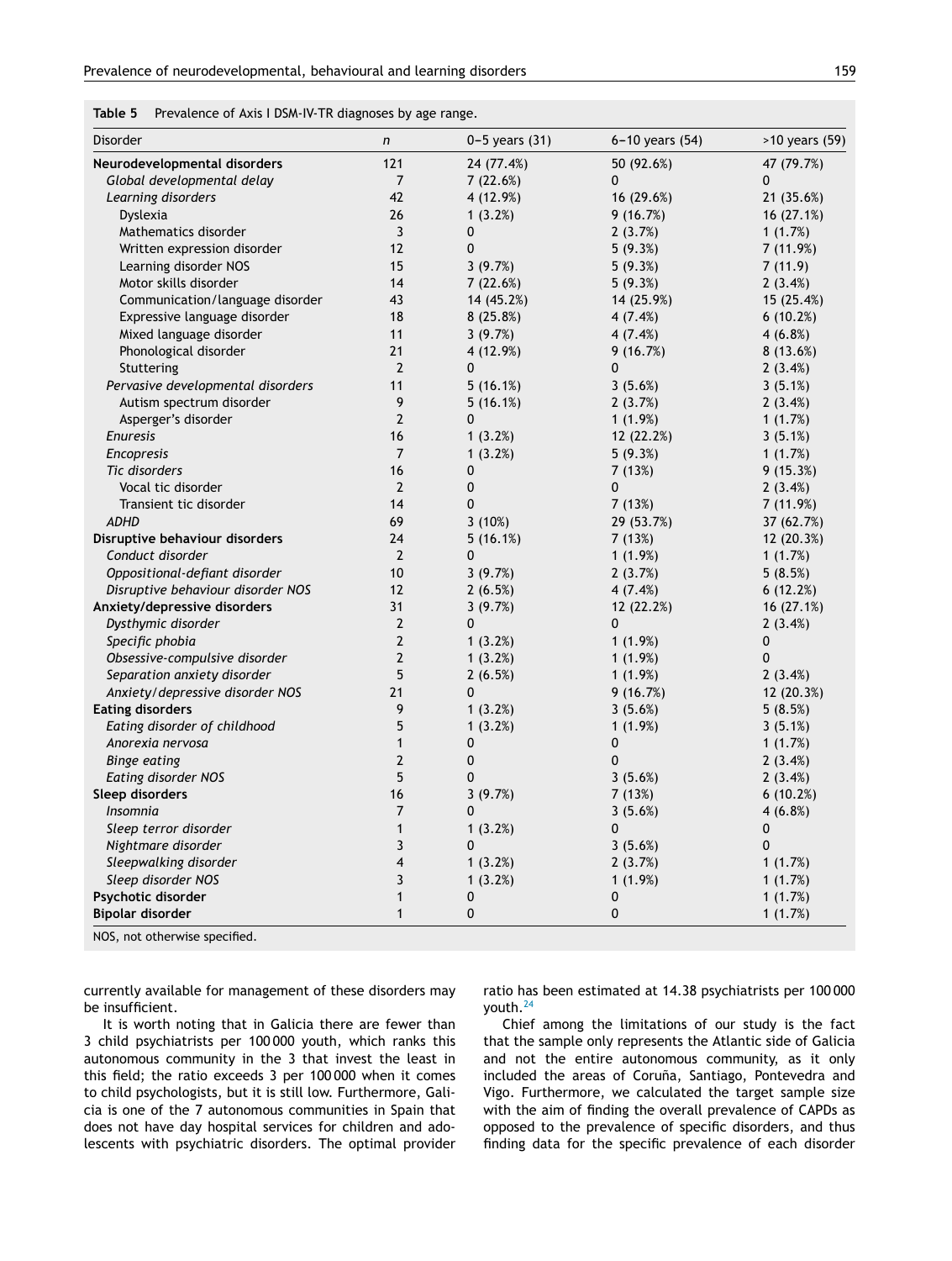| Global assessment of functioning scale | n  | Frequency in cases (148) | 95% confidence interval |
|----------------------------------------|----|--------------------------|-------------------------|
| $100 - 91$                             | 14 | 9.46%                    | $4.41 - 14.51$          |
| $90 - 81$                              | 22 | 14.86%                   | $8.79 - 20.93$          |
| $80 - 71$                              | 30 | 20.27%                   | $13.45 - 27.08$         |
| $70 - 61$                              | 29 | 19.59%                   | $12.86 - 26.32$         |
| $60 - 51$                              | 38 | 25.67%                   | 18.30-33.05             |
| $50 - 41$                              |    | 4.73%                    | $0.97 - 8.48$           |
| $40 - 31$                              | 4  | 2.70%                    | $0.74 - 6.77$           |
| $30 - 21$                              |    | 0.67%                    | $0.02 - 3.71$           |
| $20 - 11$                              | 0  |                          |                         |
| $10 - 1$                               | 0  |                          |                         |

<span id="page-7-0"></span>**Table 6** Frequency distribution of scores in the global assessment of functioning scale.

**Table 7** Treatment received at the time of the study.

|                            | n  | Frequency in cases | Frequency in general sample |
|----------------------------|----|--------------------|-----------------------------|
| Early intervention         | 25 | 17.1%              | 1.94%                       |
| Speech therapy             | 47 | 32.2%              | 3.65%                       |
| Hearing/language at school | 49 | 33.6%              | 3.81%                       |
| Psychotherapy              | 61 | 41.8%              | 4.71%                       |
| Pharmacological            | 48 | 32.9%              | 3.73%                       |

| Table 8<br>Pharmacological treatment. |    |                    |                                        |  |  |  |
|---------------------------------------|----|--------------------|----------------------------------------|--|--|--|
|                                       | n  | Frequency in cases | Frequency in general population sample |  |  |  |
| Antidepressants                       |    | 2.1%               | 0.23%                                  |  |  |  |
| Antipsychotics                        |    | 2.7%               | 0.31%                                  |  |  |  |
| Anti-anxiety drugs                    |    | 0.7%               | 0.07%                                  |  |  |  |
| Anticonvulsants                       |    | 3.4%               | 0.38%                                  |  |  |  |
| Lithium                               | 0  |                    |                                        |  |  |  |
| Methylphenidate                       | 39 | 26.7%              | 3.03%                                  |  |  |  |
| Atomoxetine                           |    | 1.4%               | 0.15%                                  |  |  |  |
| Lisdexamfetamine                      |    | 1.4%               | 0.15%                                  |  |  |  |
| Clonidine                             | 0  |                    |                                        |  |  |  |
| <b>Melatonin</b>                      |    | 1.4%               | 0.07%                                  |  |  |  |

would require further studies with different sample sizes specifically focusing on a single disorder.

## **Conclusions**

Through the years, there has been a shift in the reasons for consultation in PC paediatrics clinics. At present, the severity of infectious diseases has decreased thanks to the progressive introduction of new vaccination schedules, while the demand related to CAPDs has increased from families, schools and society at large. These disorders have a significant impact on the growth and development of the child and adolescent, academic achievement and family and interpersonal relationships. When these disorders become chronic in adulthood, they may be associated with economic and social problems and future disability: they should be one of our next targets for prevention.

The prevalence obtained in this study of CAPDs in the population seeking care in PC paediatric clinics in Galicia was 11.5% (95% CI, 9.73-13.29). The disorders found most frequently in the population under study were neurodevelopmental disorders, within which ADHD, language disorders and learning disorders amounted for most of the total. Anxiety and depressive disorders and behavioural problems were also common.

Chronic disorders are defined as those with symptoms lasting more than 2 years associated with significant health care use, multiple referrals to different specialists and complex evaluations and treatments. All of this must be coordinated by the PC paediatrician, who must guide patients and their families towards efficient solutions and keep them from ''falling through the cracks.''

# **Conflicts of interest**

The authors have no conflicts of interest to declare.